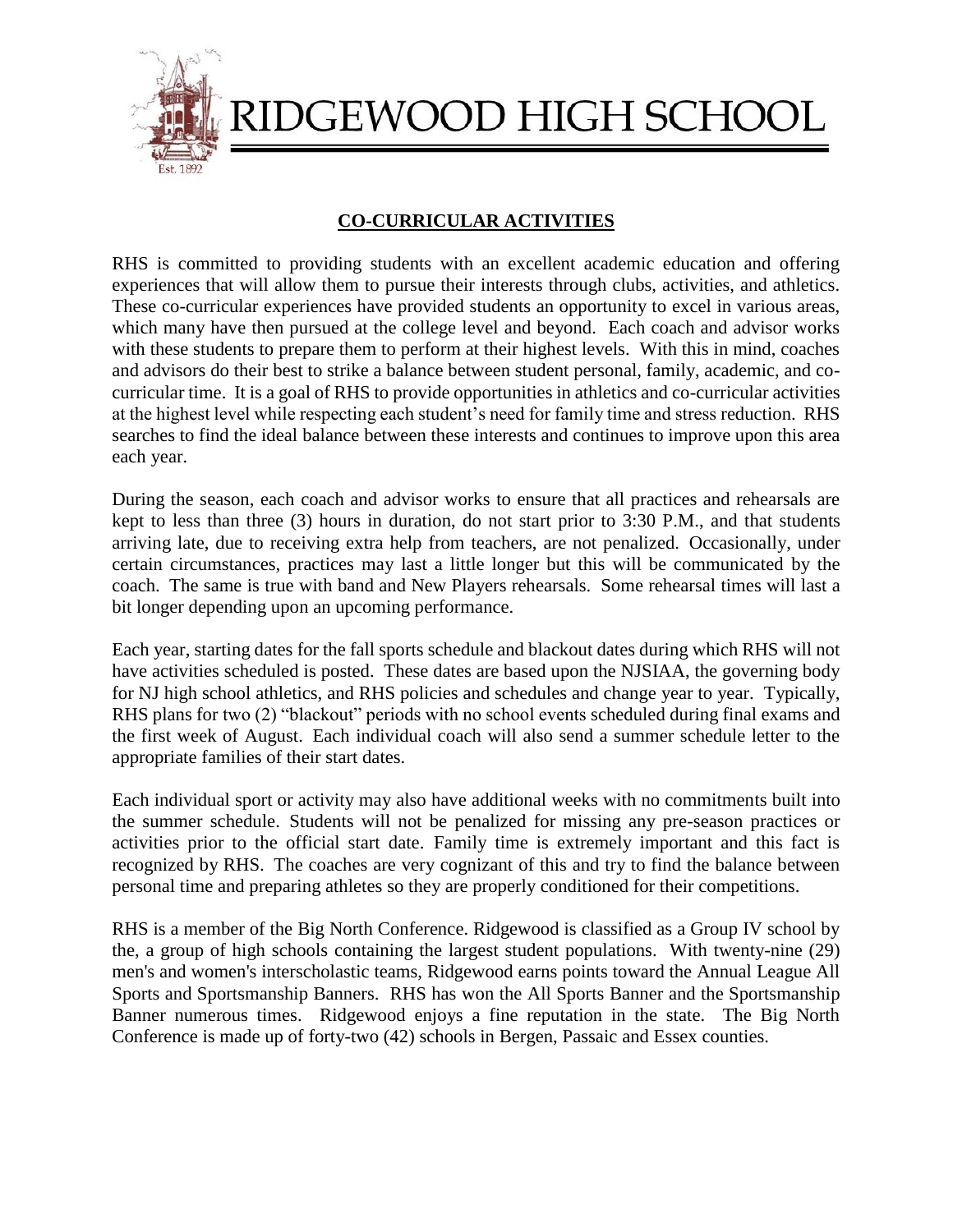#### **Activities Fee**

An activities fee is a "once-a-year" fee that covers all clubs and activities in which a student chooses to participate. **The Ridgewood School District charges an activities fee of \$150 each year for students in Grades 9 through 12.** This once-a-year fee entitles a student to participate in one (1) or more clubs or activities throughout one (1) school year. Once a student begins an activity, there will be no refund. Students eligible for free or reduced price lunches are exempt. If a parent/guardian qualifies for free or reduced price lunches, an application must be completed and returned to the high school main office.

# **Co-Curricular Code**

The Ridgewood Board of Education, administrators, coaches and activity advisors, in conjunction with parents/guardians and pupils who are selected to represent RHS in athletics or activities expect that members conduct themselves as responsible representatives of their schools. These activities are considered a privilege and not a pupil right so the school may remove the privilege if necessary. Pupils who participate in sports or pupil activities shall be expected to exemplify high standards of behavior. Students whose actions or conduct relate to the safety, security and well-being of students, staff, or school grounds, and whose behavior is determined to materially and substantially interfere with the requirements of appropriate discipline in the operation of the school or its programs, shall be subject to disciplinary consequences outlined in the Co-Curricular Code. All reports of suspected violations will be reported to the Athletic Director and/or the Assistant Principal for Student Services. After an alleged violation of the code has been verified by either school personnel, judicial or law enforcement agencies, the appropriate disciplinary consequences will be imposed by the Athletic Director and/or Assistant Principal.

## **Co-Curricular Code Violations**

The RHS Co-Curricular Code acts to supplement the student code of conduct, not to supplant it.

- This code applies to all co-curricular activities in which a pupil participates. As a result, consequences are assigned to every co-curricular activity. A pupil leadership role will be evaluated upon each offense with the possibility of removal at any time.
- Consequences for multiple violations must be served consecutively. A suspension may be carried over from one sport or activity season into another. If a pupil cannot fulfill a suspension in the current sport or activity, the remaining consequences carry over to the next season/activity.
- A pupil charged with any illegal activity by the police will face immediate consequences as outlined by the Co-Curricular Code. Under N.J.A.C. 6A:16-7.6, "a Board has the authority to impose a consequence on a student for conduct away from school grounds including on a school bus or at a school sponsored function that is consistent with the district Board of Education's code of student conduct."

The Board, however, can only exercise that authority when:

- It is reasonably necessary for the student's physical or emotional safety, security and wellbeing or for reasons relating to the safety, security and well-being of other students, staff or school grounds pursuant to N.J.S.A. 18A:25-2 and 18A:37-2 [N.J.A.C. 6A:167.6(a) 1]
- the conduct which is the subject of the proposed consequence materially and substantially interferes with the requirements of appropriate discipline in the operation of school [N.J.A.C.6A:16-7.6(a) 2].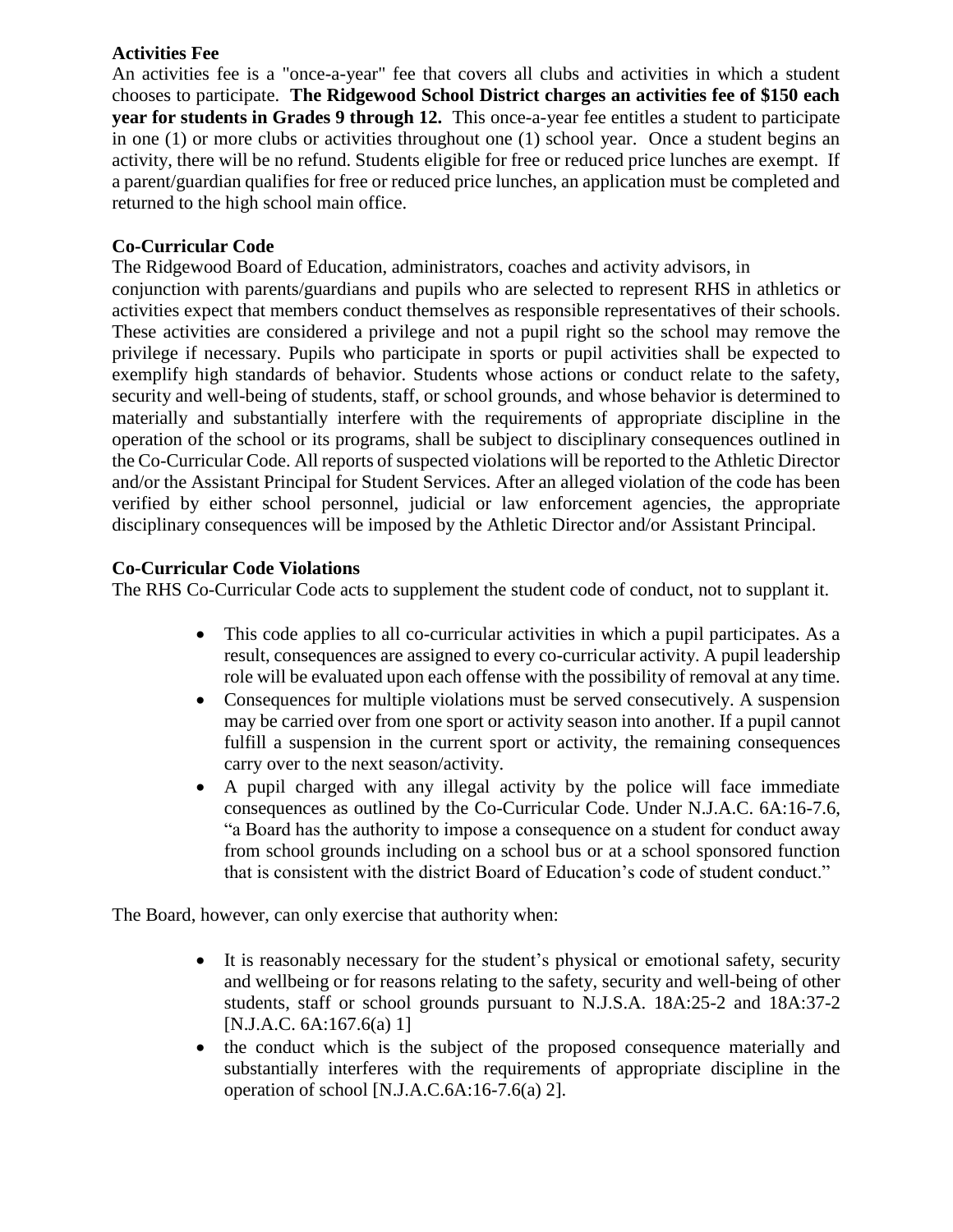## Category I

General offenses not listed in Category II such as, but not limited to, H.I.B. violations, fighting, verbal abuse, hazing, theft, vandalism, unsportsmanlike behavior, use of drugs, alcohol or tobacco/tobacco-like products or conduct which would constitute a misdemeanor under Federal or New Jersey law, while in school, on school property, or as a representative of a RHS sport or activity. Certain offenses, such as H.I.B., that substantially disrupts or interferes with the orderly operation of the school or the rights of other students are covered under this policy even when outside of the school day or during the activity.

#### **Consequences**

Category I consequences pertain to all offenses that occur during school or related activities.

Pupils who violate Category I of the Co-Curricular Code are subject to the following:

- Notification to and/or a conference with the Advisor, Athletic Director, Assistant
	- o Principal and Guidance Counselor.
- One or more of the following:
	- o Conference with appropriate school personnel
	- o Removal from participating in the immediate activity or performance
	- $\circ$  Suspension from participating in the activity or performance. A general guideline is for a student to be removed for two (2) weeks and/or four (4) competitions. Depending on the severity of the infraction this may be increased.
	- o Ineligibility for further field trips or contests
	- o Personal apology
	- o School/community service
	- o Referral to school support personnel/group or program or referral to outside agency
	- o Behavioral contract
	- o Loss of leadership positions in co-curricular program(s)
	- o Decrease or deny responsibilities in activity
	- o Other consequences deemed suitable for the situation

#### Category II

Severe offenses such as, but not limited to hate crimes, hazing that rises to the level of a felony, criminal assault, sexual assault, drug/alcohol dealing or such conduct which would constitute a felony under Federal or New Jersey criminal law.

#### Behavioral Requirements

RHS pupils must abstain from committing, participating in, assisting

other persons in committing or participating in or being a party to any of the following acts:

- A hate crime. A hate crime is any threat, intimidation, harassment, physical touching, vandalism, property damage, or any act which would constitute a violation of Federal or New Jersey criminal laws, committed by reason of the actual or perceived race, color, creed, religious ancestry, gender, sexual orientation, physical or mental disability or national origin of another individual or group of individuals;
- Hazing of any person or group of persons that rises to the level of a felony;
- Any act committed with the intent to cause significant physical harm to persons or significant damage to property;